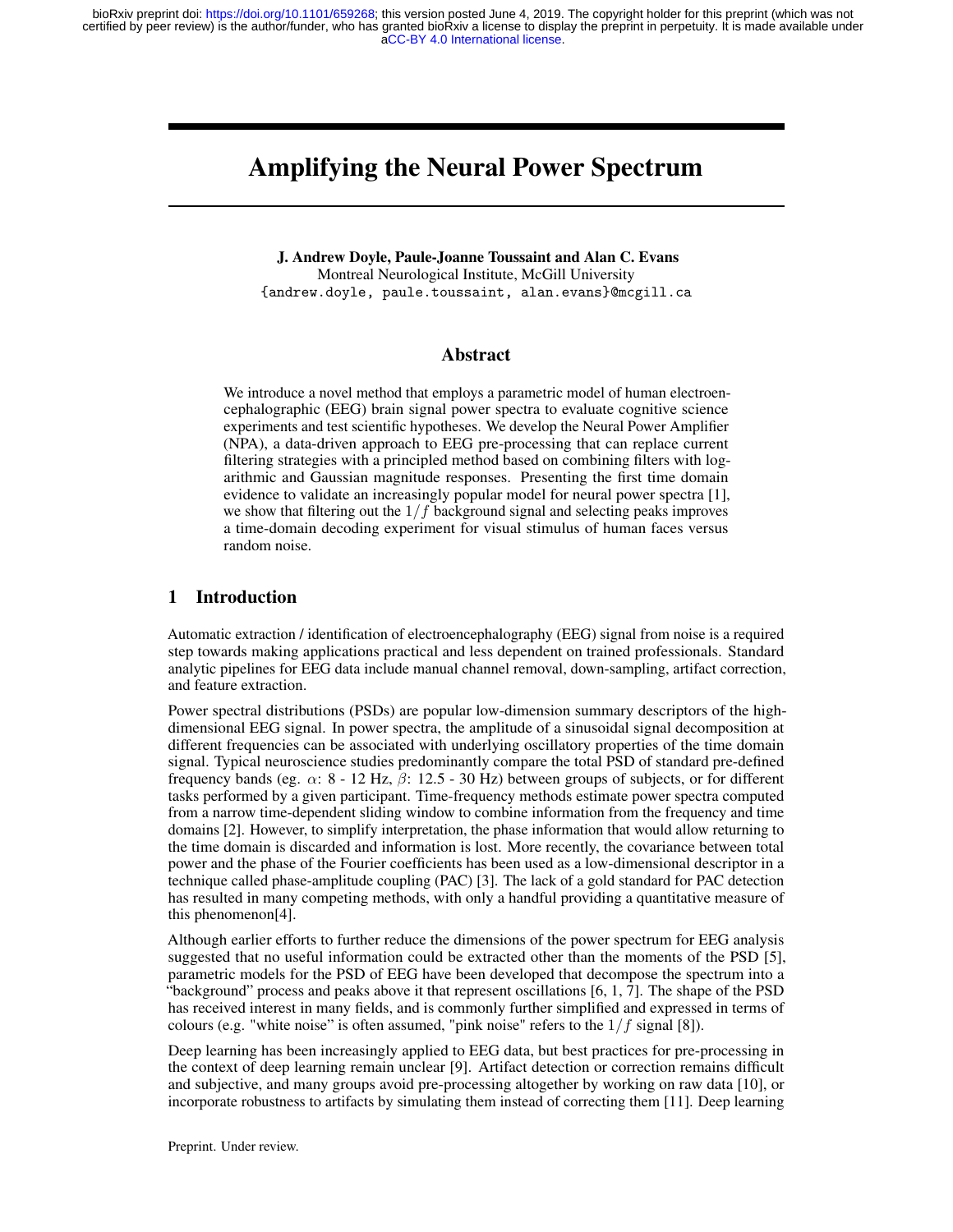methods often sacrifice the interpretability of simpler linear statistical models for increased predictive power.

In this work, we introduce a data-driven pre-processing method to filter EEG recordings based on a simple parametric model of the power spectrum. Our approach combines simple feature-engineering with advanced machine learning methods and allows us to filter out the  $1/f$  portion of the signal. Thus, we preserve interpretability without sacrificing performance. Replacing standard, arbitrary and manual pre-processing schemes, we design and apply digital filters based on the spectral properties of neural recordings to allow a decoding experiment in the time domain using deep learning.

More specifically, we present methods to design digital filters based on the parameters of the power spectrum, with atypical ideal transfer functions: logarithms and Gaussians. We then show how a system of filters, the Neural Power Amplifier (NPA), can be applied to filter out the  $1/f$ , summarized in figure 1. We next demonstrate how the NPA allows testing the contributions of each spectral component to human neural information processing in a face vs. noise visual stimulus decoding experiment, where we compare pre-processing strategies in a deep learning investigation. Additionally, we present a method to automatically remove blinks with a strategy based on independent components of electro-oculogram (EOG) measurements.



Figure 1: Overview of the Neural Power Amplifier method. Blinks are removed automatically, then the PSD is calculated at each electrode and averaged. The FOOOF parameterization is then approximated in digital filters by the NPA, with the logarithmic  $1/f$  component normalized and negated. This system of filters is applied to the original EEG signal, which has the effect of normalizing the time series' power spectrum.

Our cross-validated inter-subject decoding study suggests that an automatic method of blink artifact removal, in addition to NPA filtering, improves decoding accuracy in the case of face recognition vs. other visual stimulus.

## 2 Proposed Method

The main contribution of this work is the development of design methods for digital filters that approximate non-traditional ideal transfer functions, and their combination to test hypotheses based on low-dimensional descriptors without loss of information. The  $\chi - \alpha$  parametric model of the power spectrum for EEG [6] has recently been extended to include multiple peaks [1] as:

$$
S_{xx}(f) = L(f) + \sum_{n=1}^{N} G_n(f),
$$
\n(1)

where  $L(f)$  models the  $1/f$  non-oscillatory component and n Gaussian peaks  $G_n(f)$  that often correspond to the traditional frequency bands ( $\alpha$ ,  $\beta$ ,  $\delta$ ,  $\gamma$ ,  $\theta$ ). These parametric models provide lowerdimensional descriptors for the already low-dimensional power spectrum of neural recordings and enable comparison of the parameters of the model rather than power in the traditional frequency bands. Here, we instead use these parameters to automatically design digital filters that invert the  $1/f$  non-oscillatory background and select the oscillatory components so that they are not attenuated while filtering out the  $1/f$ . By contrast, our method allows a return to the higher-dimensional time domain, where we can leverage the power of deep learning to test the model's validity and estimate the effects of the parameters, as we show in section 3.2.

The application of the NPA to an EEG signal requires the following steps: (1) calculating the PSD of each electrode channel, (2) *fitting oscillations and one over frequency* (FOOOF) to a channel-averaged PSD [1], (3) designing a system of filters to approximate the logarithmic  $1/f$  component of the the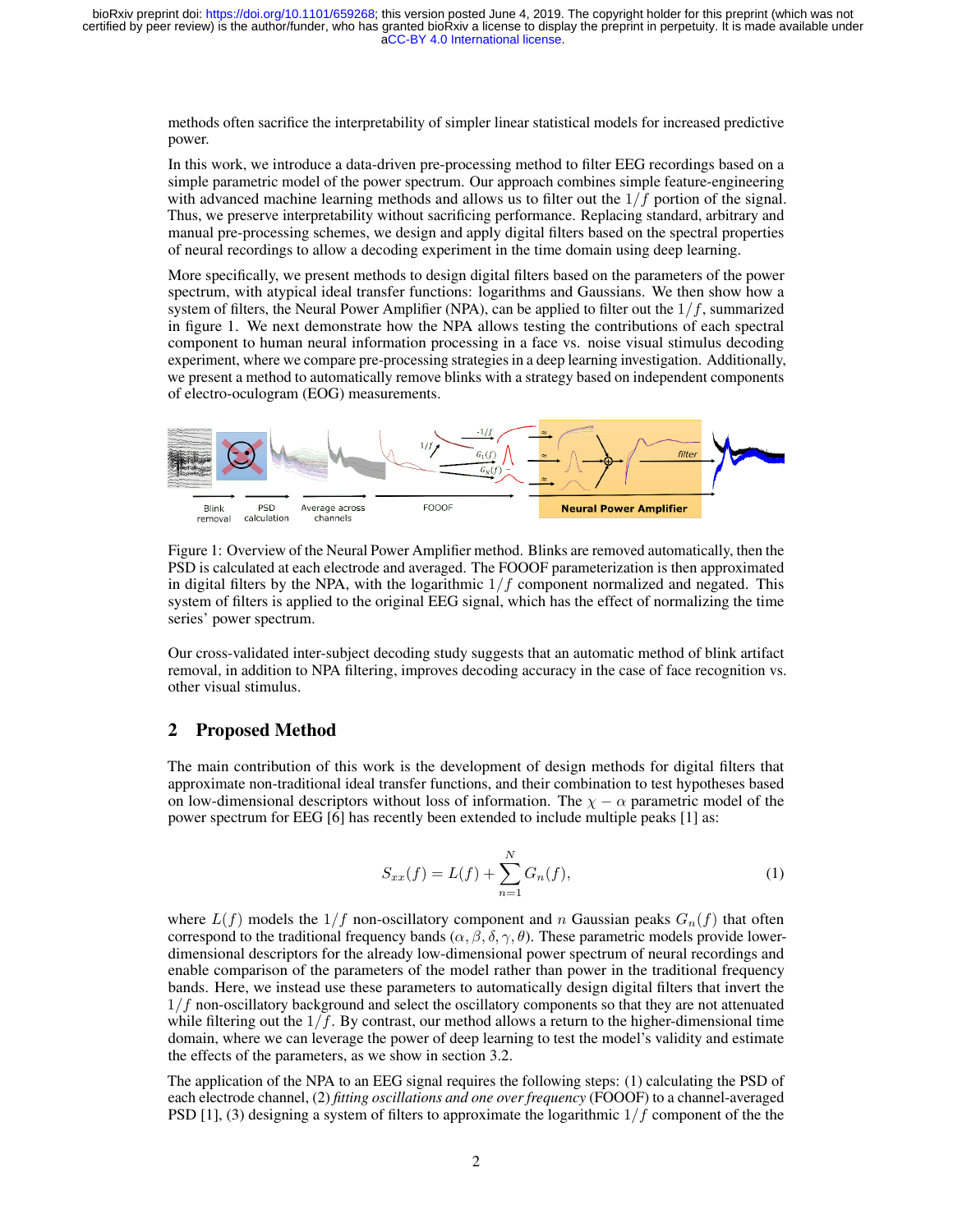PSD, (4) designing a single filter to approximate each Gaussian component of the PSD, (5) filtering the EEG signal forwards and backwards with each filter to achieve zero-phase and adding their output.

#### 2.1 Filter Design

Traditionally, design criteria for digital filters maximize signal transmission within a "passband" and minimize the output of signals at "stopband" frequencies. In this work, the non-ideal parts of the response in the "transition" band are essential for producing the desired logarithmic and Gaussian magnitude responses, therefore most usual design methods are not applicable. Our goal is to attenuate the  $1/f$ , non-oscillatory  $\chi$  process, while preserving other information in the multi-channel time series  $x(t)$ . We require the filters to be bounded-input bounded-output stable, and to have a linear phase response. A necessary condition for stability is that the output be bounded between 0 and 1.

**Logarithm filter**. The  $1/f$  process has a logarithmic spectral distribution with linear frequency, and is modeled as  $L(f) = b - log_{10}(k + f^{\chi})$ , where b is the offset,  $\chi$  is the slope, and k is a "knee" parameter (particularly useful for modeling intra-cranial EEG) [1]. Approximating log functions is difficult with polynomials [12] and here we have the additional constraints of any approximation being realizable as a linear time-invariant digital filter. To achieve this, we negate  $L(f)$  and normalize this infinite-range function by dividing it by the maximum in the frequency range where the filter is to be applied, which occurs at the Nyquist frequency  $(f_{nya})$  and clipping negative values to 0:

$$
G_{L_{ideal}}(f) = \frac{log_{10}(k + f^{\chi})}{log_{10}(k + f_{nyq}^{\chi})}
$$
\n(2)

We approximate  $G_{L_{ideal}}(f)$  by applying a system of M order-1 high-pass Chebyshev filters in parallel and adding their output. Each Chebyshev filter  $m$  has a magnitude response

$$
G_{L_m}(f) = \frac{1}{\sqrt{1 + \epsilon_m^2 \frac{f^2}{f_{0_m}^2}}}
$$
(3)

and approximates the value at half the maximum of the remaining ideal logarithm transfer function. To achieve this, each filter  $m \in M$  is designed with a critical frequency  $f_{0m}$ , selected where the monotonically increasing  $G_{L_{ideal}}(f)$  reaches half of the remainder of the gain not approximated by the previous stages,  $h_m = \frac{1}{2m}$ . For  $m = 1$ , since  $max(G_{L_{ideal}}(f)) = G_{L_{ideal}}(f_{nug}) = 1$ , the first stage approximates up to  $\overline{G}_{L_{ideal}}(f_{0_1}) = 1 - h_1 = 0.5$ . The critical frequency for filter m is given by  $f_{0_m} = ((k + n y q^{\chi})^{1-h_m} - k)^{1/\chi}$ . For the first stage, this corresponds to the  $-3dB$ cutoff reminiscent of traditional filter design methods. The  $\epsilon_m$  parameter traditionally controls the maximum allowable ripple in the pass-band. For single-tap filters, there is only a single "ripple" below the maximum gain of 1, so it corresponds to a tuning parameter for the slope of the transition band. We choose  $\epsilon_m = 0.8 \cdot \sqrt{2^{m-1} \cdot \chi}$ , which produces a transfer function based only on  $\chi$  and  $k$ , properties of the EEG signal:

$$
G_{L_{ideal}}(f) \approx G_{L_{approx}}(f) = \sum_{m=1}^{M} h_m \cdot G_{L_m}(f)
$$
  
= 
$$
\sum_{m=1}^{M} \frac{h_m}{\sqrt{1 + \epsilon_m^2 \frac{f^2}{f_{0_m}^2}}}
$$
  
= 
$$
\sum_{m=1}^{M} \frac{((k + f_{nyq}^{\prime\prime})^{1 - \frac{1}{2m}} - k)^{1/\chi}}{2^m \cdot \sqrt{1 + 0.64 \cdot 2^{m-1} \cdot \chi} \cdot f^2}
$$
 (4)

Gaussian filter. The oscillatory components of neural recordings are thought to produce peaks in the power spectrum, the most prominent of which are typically the "alpha" waves between 8-12 Hz. These peaks are modeled in a single power spectrum by a variable number  $N$  of Gaussian functions, where each peak  $G_n$  is described by an amplitude  $a_n$ , mean  $\mu_n$  and standard deviation  $\sigma_n$ . As such,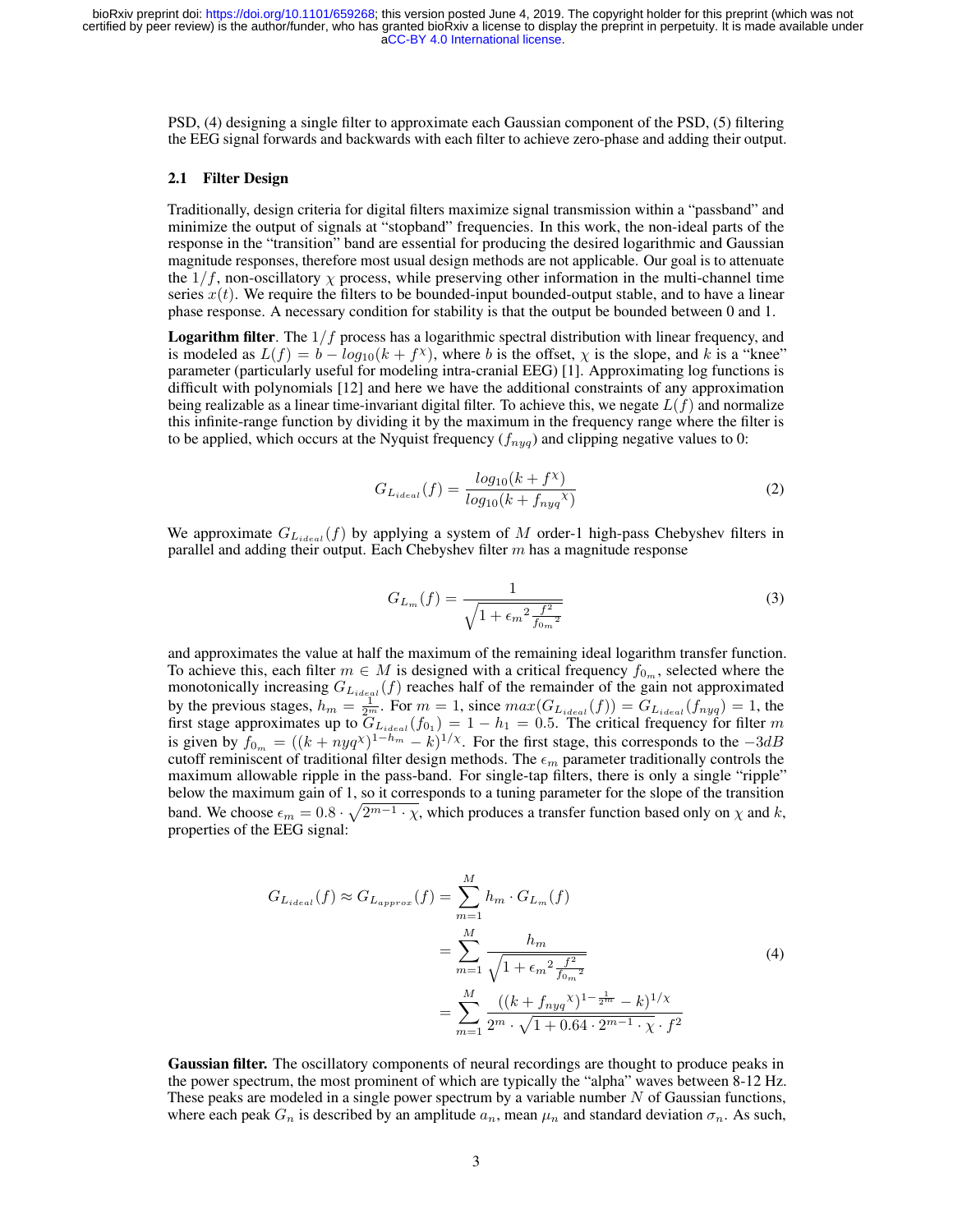the ideal response of a filter that selects oscillatory components of the EEG signal  $x(t)$  is given by  $G_{G_{n_{ideal}}}(f) = \frac{a_n^2}{2\pi\sigma_n^2} e^{-\frac{(f-\mu_n)^2}{\sigma_n^2}}$  $\sqrt[n]{\sigma_n^2}$ . This ideal magnitude is a *squared* Gaussian because, as with the logarithm, this filter will be applied forward and backwards to achieve zero phase.

In contrast to the logarithmic case, where we used many single-tap filters for the approximation, here we use a single filter with many taps to obtain the desired magnitude response. The Remez exchange algorithm  $[13]$  is used to produce coefficients b for optimal filters with approximately Gaussian magnitude responses  $G_{G_n}(f) = \sum_{p=0}^{255} b(p) e^{-j2\pi f}$ . Our approach requires the specification of two stopbands, from  $f \in [0, \mu_n - 3\sigma_n]$  and  $f \in [\mu_n + 3\sigma_n, f_{nyq}]$ , and a single passband. The edges of the passband are chosen to be at  $-3dB$  of the maximum amplitude, which occurs at  $\mu_n$ , so the passband edges are at  $f_p = \mu_n \pm \frac{1}{\sqrt{\ln(\pi \sigma)}}$  $\frac{1}{\ln(\pi {\sigma_n}^2){\sigma_n}^2}$ .

Thus, the total ideal magnitude response of the Neural Power Amplifier (NPA) consists of the negated logarithmic  $1/f$  process and a filter for each Gaussian present in  $x(t)$ :

$$
G_{ideal}(f) = G_{L_{ideal}}(f) + \sum_{n=1}^{N} G_{G_{n_{ideal}}}(f)
$$
  
= 
$$
\frac{log_{10}(k + f^{\chi})}{log_{10}(k + f_{nyq}^{\chi})} + \sum_{n=1}^{N} \frac{a_n^2}{2\pi \sigma_n^2} e^{-\frac{(f - \mu_n)^2}{\sigma_n^2}}
$$
(5)

This is approximated here by equation 6, where all terms are estimated in a data driven manner from a simple parametric model of a neural power spectrum:

$$
G_{actual}(f) = \sum_{m=1}^{M} \frac{h_m^2}{\sqrt{1 + \epsilon_m^2 \frac{f^2}{f_{0m}^2}}} + \sum_{n=1}^{N} a_n^2 \sum_{p=0}^{255} b(p) \cdot e^{-j2\pi f \cdot p}
$$
(6)

#### 2.2 Data and Pre-Processing

Application of the NPA requires parameters from power spectra of EEG signals. Typically, EEG data are heavily pre-preprocessed with aggressive filtering, down-sampling and manual channel/artifact rejection [14]. This pre-processing is highly time-consuming and subjective based on what follow-up analysis is being done, and even what programming language is used (!). Such an approach is not reproducible, or even feasible for large volumes of data.

Data. The data used in this work were previously collected to test reproducibility of Event Related Potentials<sup>1</sup> (ERPs) of a visual face stimulus, where 4 participants were each scanned in 10 separate 1-hour sessions. Images of human faces or random noise were presented for 82 ms each, and EEG was recorded at 512 Hz using a BioSemi system with 128 EEG electrode channels and 4 EOG electrodes.[15]

Line noise artifacts. Power line noise (50 Hz and harmonics here) was attenuated using the *cleanline* plug-in [16] for the MATLAB-based EEGLAB [17]. Although *cleanline* was not found to completely remove spectral peaks, we prefer this method to notch filtering, which might remove signals of interest that overlap in the  $\gamma$  band (30+ Hz). All other analyses were done using Python 3.7, Scipy 1.2 and MNE 0.17.1 [18, 19].

Eye blink artifacts. Eye blinks are the strongest stable artifact detectable in EEG. Approximately 39 seconds (20,000 samples) of EEG were selected and bandpass filtered between 1 and 40 Hz, then downsampled to 128 Hz. The filtered timeseries subset was decomposed with principal component analysis (PCA), and the components that explained up to 98% of the variance were further decomposed using independent component analysis (ICA). The independent component that explained the most variance of the right vertical EOG channel (channel EXG1) was assumed to correspond to an eye blink, and that component was subtracted from the raw (unfiltered, original sampling rate) signal.

<sup>1</sup>ERPs are averages of neural recordings over many trials, sessions, or participants, and represent stable patterns that the stimulus is thought to reliably produce.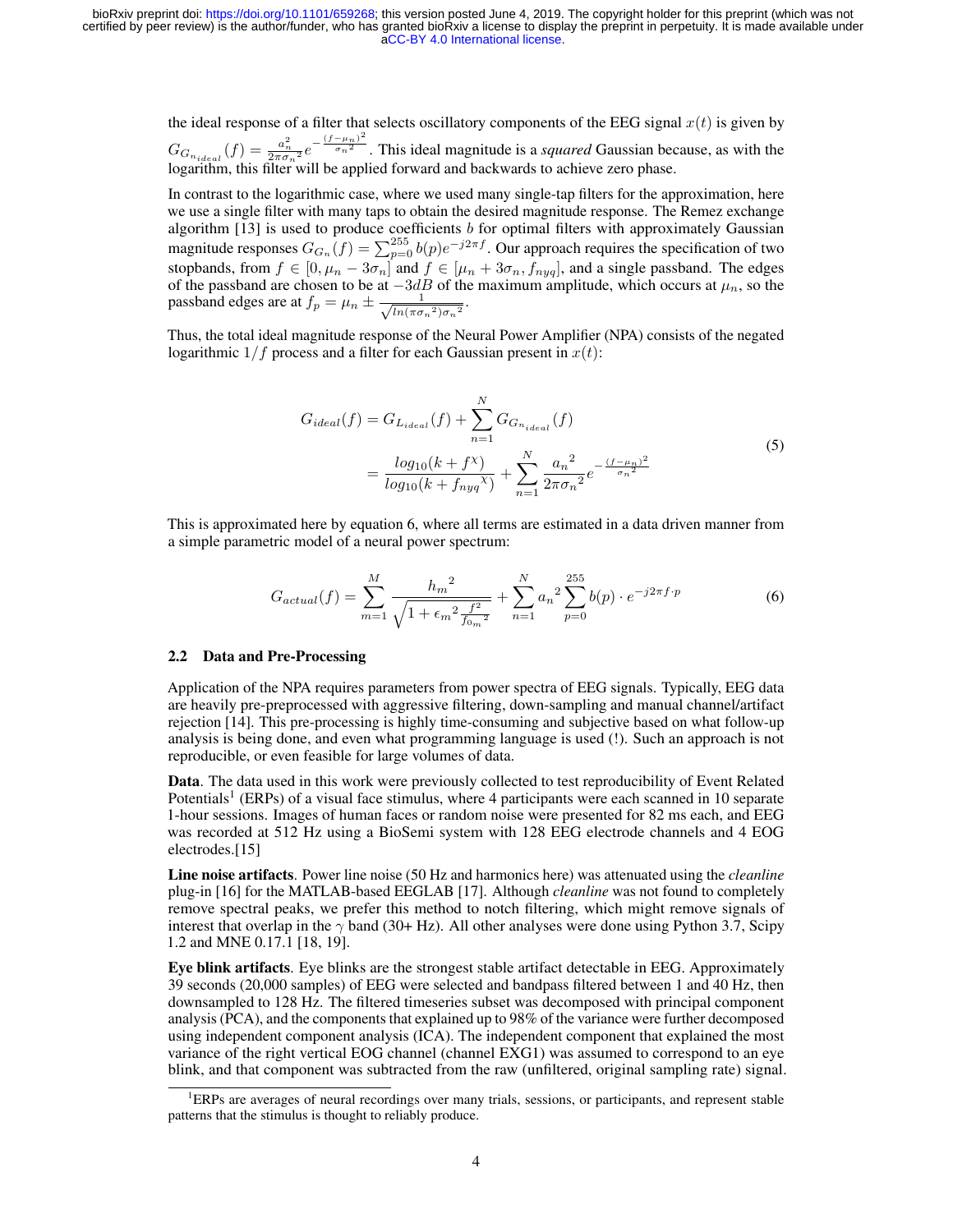An example of the spatial distribution of a blink IC, its correlation with the EOG channel, and its contribution to the time series magnitude is shown in figure 2.



Figure 2: Blink detection and removal from a single representative session. Spatial distribution of signal removed shown in (a), correlation of each independent component with EOG shown in (b), with the component having highest correlation shown in red. The average signal before (red) and after (black) ICA correction is shown in (c)

Power Spectra. PSDs were computed over each 1-hour session for each electrode using a multi-taper method with 7 tapers [20]. The channel-averaged spectrum was then parameterized using FOOOF [1], with a minimum peak amplitude of 0.05 and peak width constrained to  $\sigma^2 \in [3Hz, 15Hz]$ , including fitting the background "knee" parameter  $k$ , for the portion of the power spectrum between 0.1 and 45 Hz.

# 3 Experiments and Results

The experiments in this work were performed to verify that (1) the Gaussian and logarithmic filters provided good approximations to the ideal magnitude responses, and (2), that filtering out the  $1/f$ process allows easier single-trial decoding of visual stimulus.

### 3.1 Neural Power Amplifier Filters

The coefficient of determination  $(r^2)$  was used to evaluate how well the magnitude response for our filters fit their assumed corresponding ideal transfer functions. The logarithmic filter approximation provided a very good fit to an ideal logarithm, as shown in figure 3. We found that improvements to the  $r^2$  gains above  $M = 5$  were negligible.

The logarithmic component contributes more to the total  $r^2$  than the Gaussian components, as it has significant power that spans the entire power spectrum, while the Gaussian peaks occupy less bandwidth. This can be seen in figure 4, where the logarithmic filter approximation spans up to  $f_{nua}$ , while the Gaussians found by FOOOF extend just past 45 Hz. Figure 4 also shows good qualitative fits to the ideal Gaussians, which begin to worsen as their standard deviation spread out.

The FOOOF model usually provided a good model fit for each EEG recording session's PSD, and the NPA, based on the FOOOF  $\chi$  and k parameters, produced reasonable approximations as well, with  $r<sup>2</sup>$  results for each participant shown in figure 5. We observed that for some sessions, the FOOOF model determined a negative value of  $k$ . This presented an unexpected edge case for the Neural Power Amplifier, as digital filters are undefined at negative frequencies. However, in our data, the



Figure 3: Logarithmic transfer function approximation. The first plot shows a single level of approximation, and each successive plot adds another filter to the total approximation.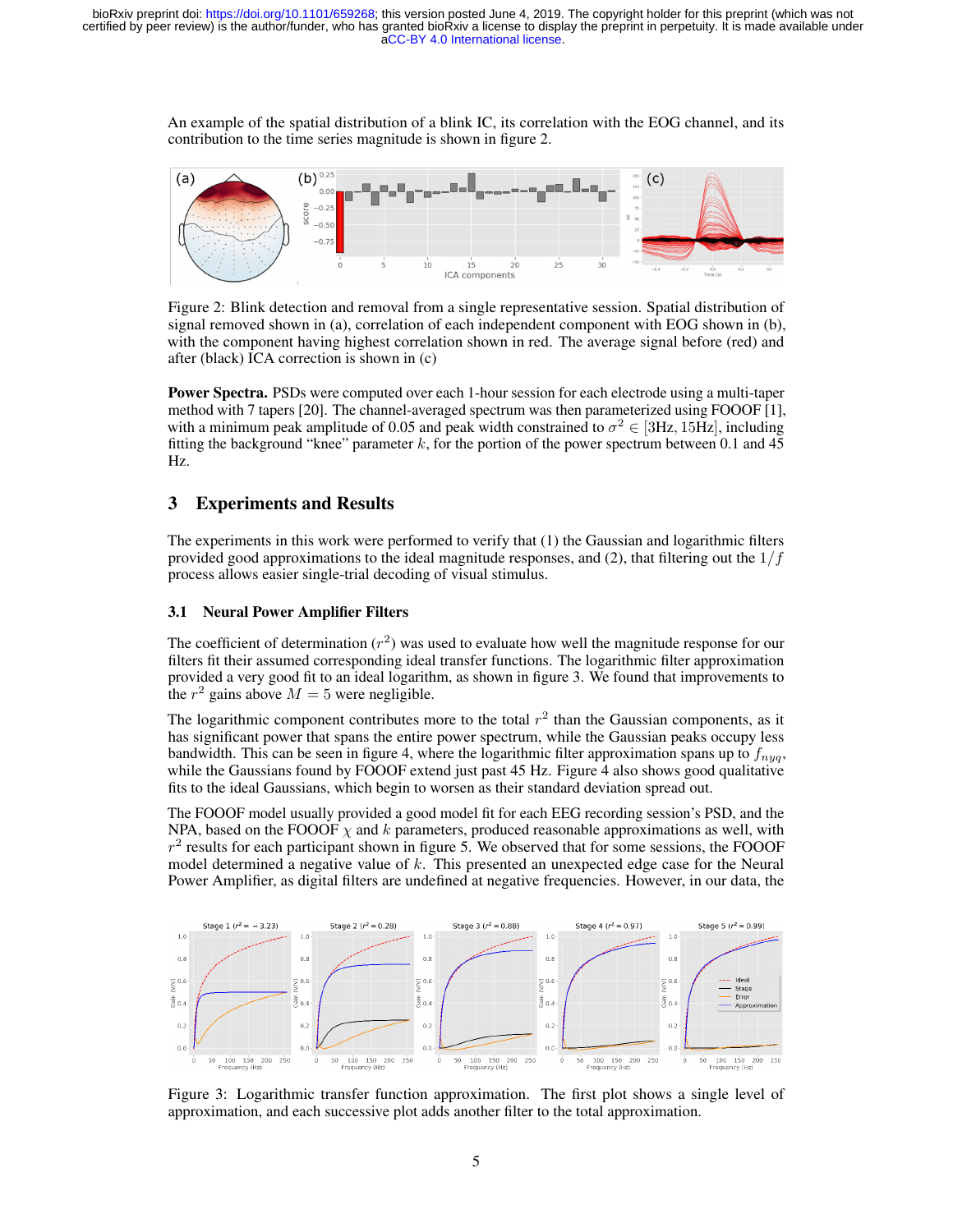[aCC-BY 4.0 International license.](http://creativecommons.org/licenses/by/4.0/) certified by peer review) is the author/funder, who has granted bioRxiv a license to display the preprint in perpetuity. It is made available under bioRxiv preprint doi: [https://doi.org/10.1101/659268;](https://doi.org/10.1101/659268) this version posted June 4, 2019. The copyright holder for this preprint (which was not



Figure 4: Neural Power Amplifier filter response results. The first panel shows the FOOOF model fit. The second panel shows the NPA approximation for the logarithm based on the FOOOF model. The third panel shows the magnitude response (blue) for all of the Gaussian peaks found by FOOOF (red). The fourth panel shows the total magnitude response in decibels. The fifth panel shows the power spectrum of the original time series (black) and the NPA amplified time series (blue), demonstrating that the  $1/f$  has been effectively removed while amplifying the peaks.



Figure 5: Resulting coefficient of determination for the FOOOF parametric model of power spectra for each participant (left) and magnitude response function of the Neural Power Amplifier (right).

negative values of k were small enough ( $\lt 1$  Hz in all sessions) that the  $k = 0$  approximation still produced reasonable NPA model fits.

#### 3.2 Neural Decoding

Our final evaluation of the proposed Neural Power Amplifier compares it against more standard pre-processing. Ground truth in human neuroimaging separating brain signals and noise does not exist, so we conduct a neural decoding experiment for known sensory stimuli and use decoding accuracy as a heuristic to measure the appropriateness of the method. We compare these conditions to test the validity of the proposed Neural Power Amplifier method as a way to remove inter-subject variability for easier decoding of neural stimulus. As such, we can also test the parametric model on which the NPA is based to provide some evidence for whether these parameters are meaningful. Finally, it allows a novel method to investigate the true nature of the  $1/f$  process and determine how it contributes to neural computation, a mechanism which remains poorly understood.

We compare several leave-one-subject-out supervised machine learning experiments, using a 16-filter Long Short-Term Memory (LSTM) neural network with a max-norm constraint of 2 on the recurrence to predict whether subjects are looking at images of a human face, or viewing random noise patterns [21]. The input to the LSTM consists of epochs from the 128 EEG electrodes described in section 2, which corresponded to 667 time points per trial. Mini-batches consisted of 1024 samples, and the model was trained for 20 epochs, sampling 3 mini-batches per epoch from the training set. The network is trained using stochastic gradient descent with a learning rate of 0.0002, and was initialized at the same random seed for four pre-processing conditions on  $x(t)$ : (1) the proposed Neural Power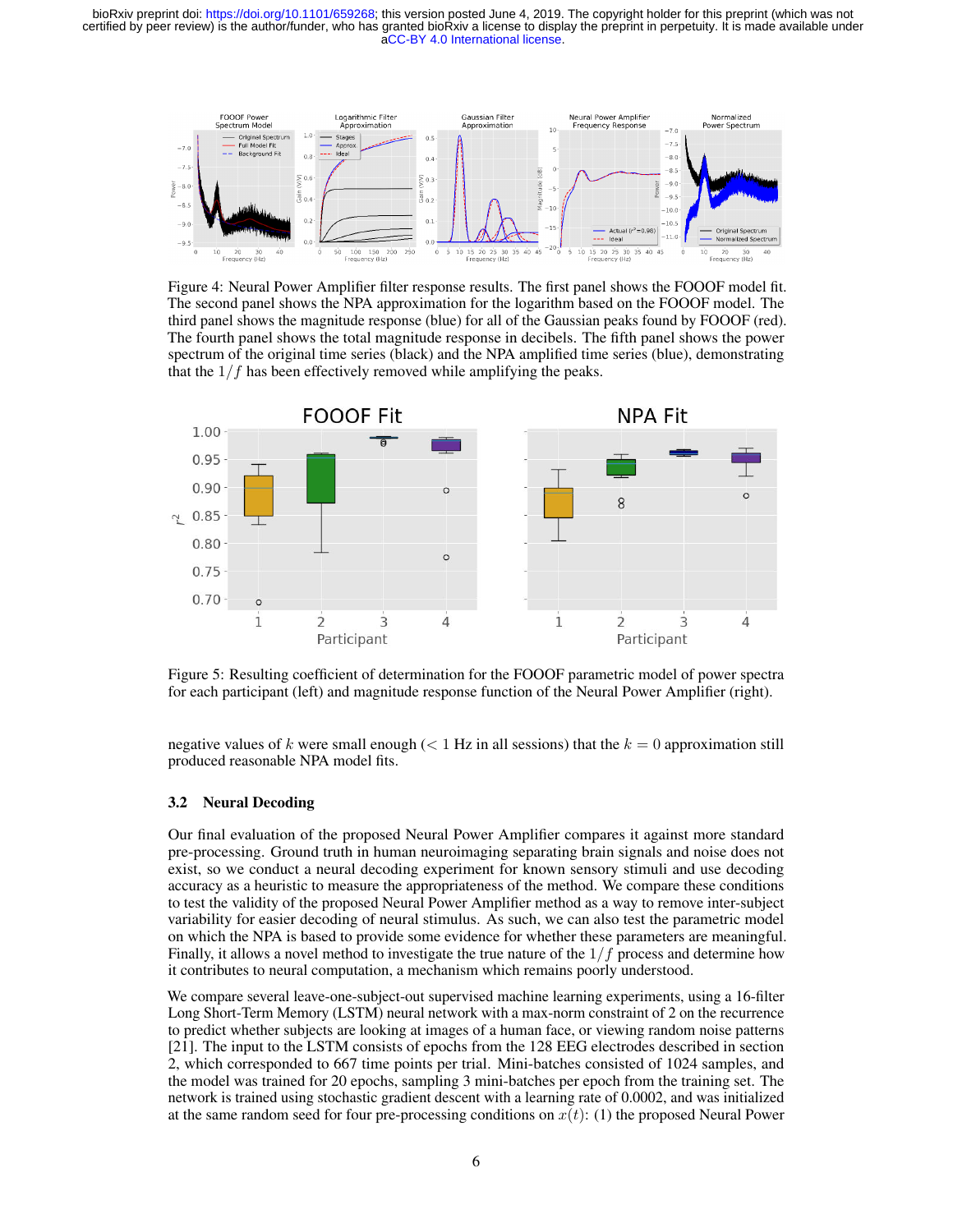

Figure 6: Results from human faces vs. random noise visual stimulus decoding experiment. Four pre-processing methods are compared: the Neural Power Amplifier (blue), bandpass filtering (red), highpass filtering (green), and raw EEG (orange). Plots of accuracy are shown for each fold of training (left) and final testing accuracy (right).

Amplifier method, (2) band-pass filtering from 1-40 Hz, (3) high-pass filtering at 1 Hz, and (4) raw signal. For all types of pre-processing except the raw signal, we apply our automatic ICA-based automatic blink artifact removal. Decoding results are shown in figure 6 over the course of training for each fold, as well as the test decoding accuracy.

The Neural Power Amplifier outperformed all other methods, achieving over 98% test accuracy. While the very common bandpass filtered EEG could not be decoded, the highpass filter achieved good results as well, suggesting that high frequency information beyond what is normally considered is indeed important in the context of visual human face processing.

Code to reproduce all experiments in this work can be found at https://github.com/crocodoyle/goodnoise.

#### 3.3 Event Related Potentials

EEG experiments are often evaluated using ERPs, which average the EEG signal thought to be produced by a particular stimulus. Many trials are often required to observe stable spatiotemporal patterns across the brain. Human faces produce some of the most reliable ERPs, with the N170 signal producing a negative voltage deflection at 140 - 200 ms in the occipito-temporal electrode sites, and positive voltage in fronto-central regions following human face stimulus presentation[22].

For comparison with traditional methodologies, we show the difference between faces and noise stimuli in a single participant's ERPs in figure 7. The average voltage recorded across all trials is normalized by the variance across trials for each of the face and noise stimuli. The normalized noise stimulus is subtracted from the normalized face stimulus ERP to produce a visualization of the most stable pattern differences between the different pre-processing conditions under test.



Figure 7: Normalized differences in ERPs for face presentation stimuli for the four pre-processing conditions. Stimulus onset (black), N170 (purple) and P300 (green) times are shown as dashed lines.

While it is not surprising that the NPA produces relatively stable  $\alpha$  waves (we explicitly amplified these), it is interesting that this pattern should appear in a normalized difference between two conditions. In these ERP differences, the N170 negative deflection is identifiable in the purple electrodes' response in the NPA, while the P300 is more obvious in the green of the raw signal. Furthermore, the N170 appears to be synchronized with the  $\alpha$  band in the NPA response, while the P300 is not. These qualitative observations are consistent across the four subjects, and suggest that the NPA method has the potential to further investigate the underlying processes that generate these phenomena.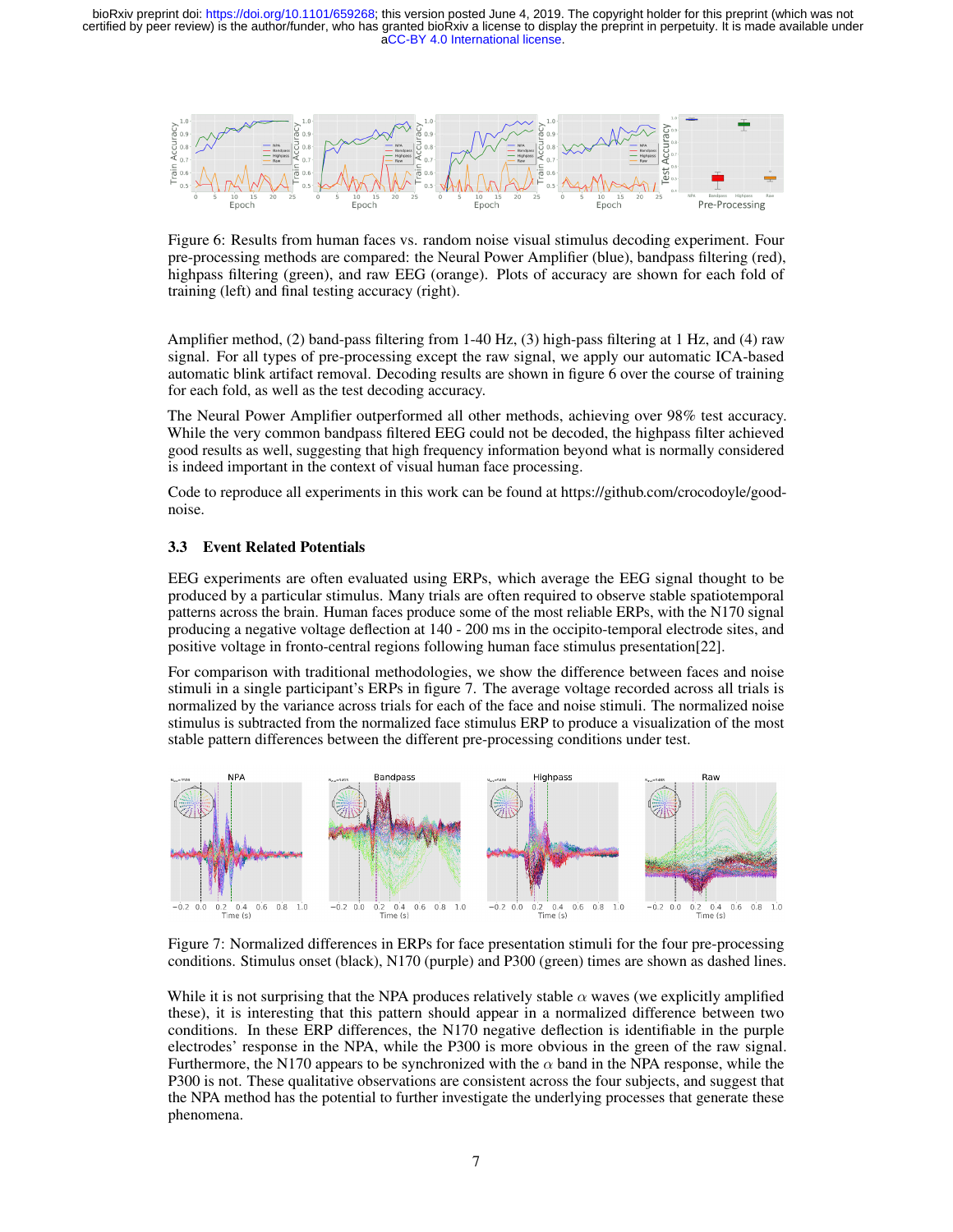# 4 Conclusion

With this work, we introduce a novel, data-driven, automatic alternative pre-processing strategy to the arbitrary pre-processing approaches in common use for studying EEG. We employed this preprocessing approach to add quantitative evidence for the validity of the  $\chi\alpha$  parametric decomposition of the power spectrum, and expand methods of neuroscience inquiry by allowing a return to the time domain based on spectral signal characteristics.

We introduce a new tool to investigate a phenomenon long observed, but poorly understood. The non-oscillatory  $1/f$  process is certainly not purely noise, but we find with this work that in the context of fast neural processes like facial recognition, the  $1/f$  might contain less information than the oscillatory bands. Additionally, our approach shows preliminary evidence that the long-observed N170 response is related to  $\alpha$  waves, while the P300 is not (figure 7).

There are several limitations of our implementation of the NPA method presented in this work. The Remez-based algorithm for the Gaussian-response filter fails to converge for Gaussians with larger standard deviations, where the transition band of the resulting filter becomes too wide, and a cruder approximation is necessary. Also, FOOOF's optional knee parameter cannot be well-modeled using our system of single tap filters approach for large  $k$ , as the magnitude response increases monotonically from 0.

Our approach averages the PSD over all EEG channels, but a per-channel time-varying filtering strategy might be more relevant. In this initial study, we were unable to find a real-time filtering strategy that satisfied our other design parameters. Filtering forwards and backwards solves the problem of phase distortion being introduced by infinite impulse response filters, but also requires that the entire signal of interest be acquired before filtering can begin in the backwards direction. While a windowing strategy might enable near real-time application, the delay introduced by filtering requires a minimum number of samples before all frequency components are present at the output. However, the Gaussian approximate filter (that theoretically does not need to be applied backwards because of the linear phase response of Finite Impulse Response filters) still requires 256 samples, which amounts to 0.5 seconds in our data.

Calculation of the PSD is the most computationally expensive operation required by the Neural Power Amplifier method. To obtain the highest precision, we compute PSDs for each EEG channel using the most accurate (and time-consuming) method over an entire hour of signal. This is not feasible for real-time applications, which would require the selection of a relatively wide window size in order to have enough resolution to represent the low-frequency components necessary for the PSD parametric model estimation. While simpler, less expensive methods for PSD estimation exist such as Welch's method [23] or periodograms, it is unclear whether they produce good enough estimates to enable good FOOOF model fits.

Despite its limitations, the Neural Power Amplifier is a novel tool with broad applicability that allows the combination of previous findings in both frequency and time domains, as well as previous work in neuroscience (neuronal decoding), computer science (deep learning) and electrical engineering (signal processing). We combine linear, interpretable filtering of canonical frequency bands with state of the art deep learning techniques in an automatic, reproducible manner. Our approach is easily adaptable not only to other EEG experiments, but also to other neuroimaging modalities like magnetoencephalography, or even functional magnetic resonance imaging, which have much lower frequency but also exhibit the  $1/f$  frequency behaviour. While the nature of this mysterious signal remains unclear, we hope that this tool will provide investigators a new avenue to uncover its role in information processing.

# 5 Acknowledgements

We thank Dr. Guillaume Rousselet, Hanna Isotalus and Sean Henderson especially for collecting, documenting, and sharing data, without which this research would not have been possible. We thank Dr. Pedro Valdés-Sosa, Dr. Sylvain Baillet and Dr. John Griffiths for the valuable discussions they provided, as well as Dr. Pamela K. Douglas for inspiring this line of research. This work was supported by the Fonds de Recherche du Québec - Santé, the Canada-China-Cuba Axis, and the NVIDIA Academic Hardware Grant.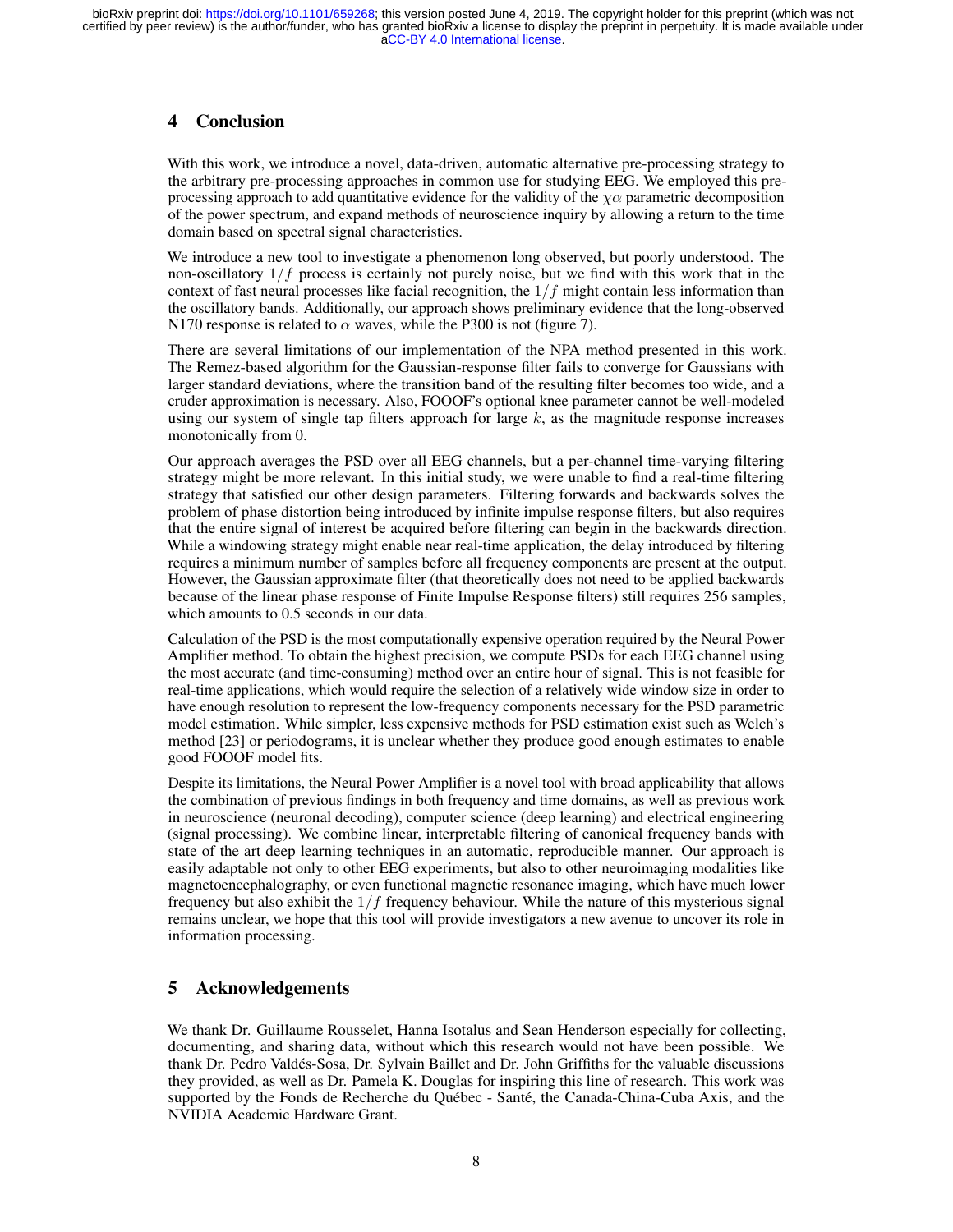#### References

- [1] Matar Haller, Thomas Donoghue, Erik Peterson, Paroma Varma, Priyadarshini Sebastian, Richard Gao, Torben Noto, Robert T Knight, Avgusta Shestyuk, and Bradley Voytek. Parameterizing neural power spectra. *bioRxiv*, page 299859, 2018.
- [2] Alexandros T Tzallas, Markos G Tsipouras, and Dimitrios I Fotiadis. Epileptic seizure detection in eegs using time–frequency analysis. *IEEE transactions on information technology in biomedicine*, 13(5):703–710, 2009.
- [3] Bradley Voytek, Ryan T Canolty, Avgusta Shestyuk, Nathan Crone, Josef Parvizi,and Robert T Knight. Shifts in gamma phase–amplitude coupling frequency from theta to alpha over posterior cortex during visual tasks. *Frontiers in human neuroscience*, 4:191, 2010.
- [4] Roberto C Sotero. Modeling the generation of phase-amplitude coupling in cortical circuits: From detailed networks to neural mass models. *BioMed research international*, 2015, 2015.
- [5] Bo Hjorth. Eeg analysis based on time domain properties. *Electroencephalography and clinical neurophysiology*, 29(3):306–310, 1970.
- [6] Roberto D Pascual-marqui, Pedro A Valdes-sosa, and Alfredo Alvarez-amador. A parametric model for multichannel eeg spectra. *International Journal of Neuroscience*, 40(1-2):89–99, 1988.
- [7] Haiguang Wen and Zhongming Liu. Separating fractal and oscillatory components in the power spectrum of neurophysiological signal. *Brain topography*, 29(1):13–26, 2016.
- [8] J Andrew Doyle and Alan C Evans. What colour is neural noise? *arXiv preprint arXiv:1806.03704*, 2018.
- [9] Roy Yannick, Banville Hubert, Albuquerque Isabela, Gramfort Alexandre, Faubert Jocelyn, et al. Deep learning-based electroencephalography analysis: a systematic review. *arXiv preprint arXiv:1901.05498*, 2019.
- [10] Arna Ghosh, Fabien dal Maso, Marc Roig, Georgios D Mitsis, and Marie-Hélène Boudrias. Deep semantic architecture with discriminative feature visualization for neuroimage analysis. *arXiv preprint arXiv:1805.11704*, 2018.
- [11] Ramy Hussein, Hamid Palangi, Rabab Ward, and Z Jane Wang. Epileptic seizure detection: a deep learning approach. *arXiv preprint arXiv:1803.09848*, 2018.
- [12] Sheldon P Gordon and Yajun Yang. Approximating exponential and logarithmic functions using polynomial interpolation. *International Journal of Mathematical Education in Science and Technology*, 48(3):455–473, 2017.
- [13] Eugene Y Remez. Sur la détermination des polynômes d'approximation de degré donné. *Comm. Soc. Math. Kharkov*, 10(196):41–63, 1934.
- [14] Sung-Phil Kim. Preprocessing of eeg. In *Computational EEG Analysis*, pages 15–33. Springer, 2018.
- [15] Guillaume Rousselet, Hanna Isotalus, and Sean Henderson. A dataset for the test-retest reliability assessment of eeg & erp quantities, Jul 2018.
- [16] Nima Bigdely-Shamlo, Tim Mullen, Christian Kothe, Kyung-Min Su, and Kay A Robbins. The prep pipeline: standardized preprocessing for large-scale eeg analysis. *Frontiers in Neuroinformatics*, 9:16, 2015.
- [17] Arnaud Delorme, Tim Mullen, Christian Kothe, Zeynep Akalin Acar, Nima Bigdely-Shamlo, Andrey Vankov, and Scott Makeig. Eeglab, sift, nft, bcilab, and erica: new tools for advanced eeg processing. *Computational intelligence and neuroscience*, 2011:10, 2011.
- [18] Travis E Oliphant. Python for scientific computing. *Computing in Science & Engineering*, 9(3):10–20, 2007.